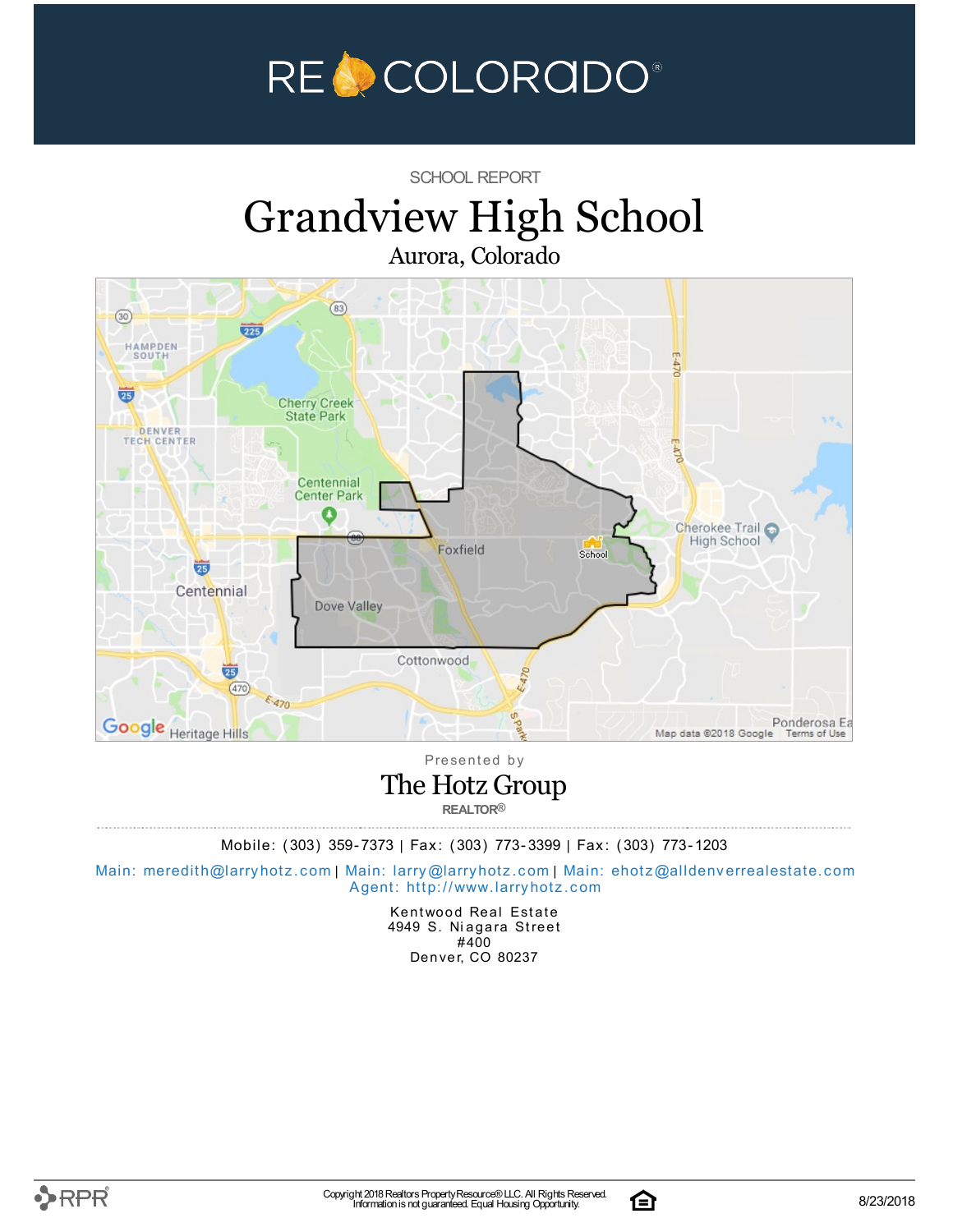**School Report** 

# School: Grandview High School

RE COLORADO®

Start your journey home



## School Details

**Name** Grandview High School

**Level** High

**Type** Public

**Grades Served** 9-12

**School District** Cherry CreekSchool District

**Address** 20500 East Arapahoe Road, Aurora, CO 80016

**Phone** (720) 886-6500

| <b>School Facts</b>            | <b>Grandview High School</b> | <b>Cherry Creek School District</b> |  |  |  |  |
|--------------------------------|------------------------------|-------------------------------------|--|--|--|--|
| <b>Overall Grade</b>           | A+                           | А                                   |  |  |  |  |
| <b>Total Enrollment</b>        | 2,622                        | 54,730                              |  |  |  |  |
| Students per Teacher           | 20:1                         | 18:1                                |  |  |  |  |
| Students in Free Lunch Program | 22%                          | 29%                                 |  |  |  |  |
| <b>Academic Grade</b>          | A+                           | $B+$                                |  |  |  |  |
| Average GPA                    | 3.39 (out of 1130 responses) | 3.37 (out of 7158 responses)        |  |  |  |  |
| <b>Math Proficiency</b>        | 52%                          | 45%                                 |  |  |  |  |
| Reading Proficiency            | 56%                          | 50%                                 |  |  |  |  |
| <b>Gifted Students</b>         | 12%                          |                                     |  |  |  |  |
| <b>AP</b> Enrollments          | 1,163                        |                                     |  |  |  |  |
| <b>Graduation Rate</b>         | 94%                          | 88%                                 |  |  |  |  |
| Average ACT Score              | 27 (out of 349 responses)    | 26 (out of 2216 responses)          |  |  |  |  |
| Average SAT Score              | 1,300 (out of 112 responses) | 1,260 (out of 876 responses)        |  |  |  |  |
| <b>Teacher Grade</b>           |                              |                                     |  |  |  |  |
| Average Teacher Salary         | \$73,977                     | \$73,977                            |  |  |  |  |
| Teachers in 1st or 2nd Year    | 8%                           | 16%                                 |  |  |  |  |

*About this data: Facts and proficiency scores are provided byNiche,which compiles scores, community reviews and other data about schools across the United States.Ratings for this school are based on the most recent available facts for each school and district.Data compiled from the U.S.Department of Education, Private School Universe Survey,Common Core Data and others. Source:Niche Update Frequency:Quarterly*

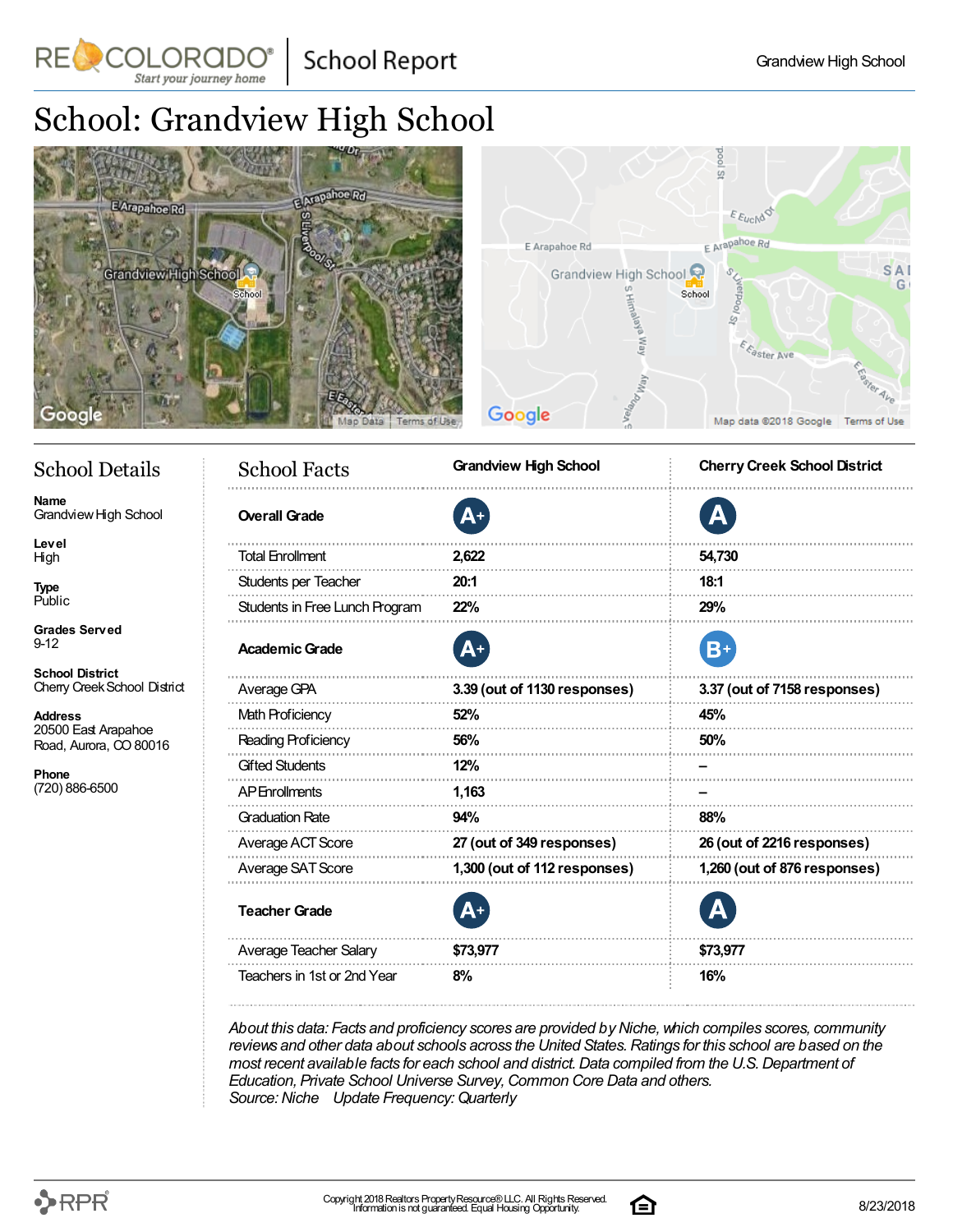

# Community Reviews for this School

### Posted: 5/20/2018 by Alum

This school is exclusively about academics. However, the student culture here is extremely poor. The students here do not encourage their classmates to be different at all, in fact alienating you if you are different. They ignore clubsand activities. Clubsare given very little influence in the school due to the bad overrule of student leadership. During my time here, I would say that student leadership did a poor job of promoting student school spirit because the administration overseeing student leadership usually made the final decisions, rather than the students. I would have liked to see more clubs and activities involved in making decisions rather than just a few that made the decisions for the whole. Overall my experience at Grandview HS was great if it was completely academically based. However, the experience outside of academics could have been much better. The school puts too much focus on academics that it sometimes made me fear having fun.

#### Posted: 3/1/2018 by Alum

Grandview definitely feels welcoming for anyone and everyone, whether you're entering high school for the first time, transferring or returning for another year. There's a wide variety of classes to take from electives to challenging core classes. They take pride in effectively preparing students for ap tests and therefore earning the students college credit. However, although there is a strong emphasis on effectively teaching difficult classes, there is an excessive focus on sports. Often timesthe school focusesso much on sportsthat it feelslike it isovershadowing the academic aspect, which isthe whole reason that studentsare there to begin with.

#### Posted: 1/16/2018 by Senior

I like how there were many different types of people there and there are many clubs and sports that someone can participate in, and with every sport the players are very welcoming. Also there is diversity in both students and faculty. I also like how there are many choices on classes to take and also how there are a lot of resources for students, such as a nice library and there are always teachers available and willing to help. Also Grandview helps with college prep throughout the 4 years. Meaning that from freshman to senior year Grandview provides help with preparing for college. But the best thing about grandview is how there is a good balance between academics and athletics, meaning that academics with always come before sports and for someone who wants to continue playing a sport it is very important to start being able to balance athletics and academics.

### Posted: 12/28/2017 by Parent

Grandviewisacademically rigorousand hasan exceptional amount of school spirit. The administration also valuesthe performing arts, which isone of the strongest departments of its kind in Colorado!

### Posted: 8/11/2016 by Niche User

The extracurriculars at Grandview are the best and one of the best parts of Grandview! I know they are my favorite because I've been in so many and they've changed my life the most. Graphic Design hasan amazing facilities. It hasthe most recent and updated programs, Mac computers, and Wacom drawing tablets to let students design there art to the fullest! This activity helps decorate the school and coordinates with other classes like leadership and game design. However, my favorite one isorchestra! It feelslike a family, hasmany after school activitieslike Chambersand playing for the elderly, many field trips, and many opportunitiesto growand branch out.

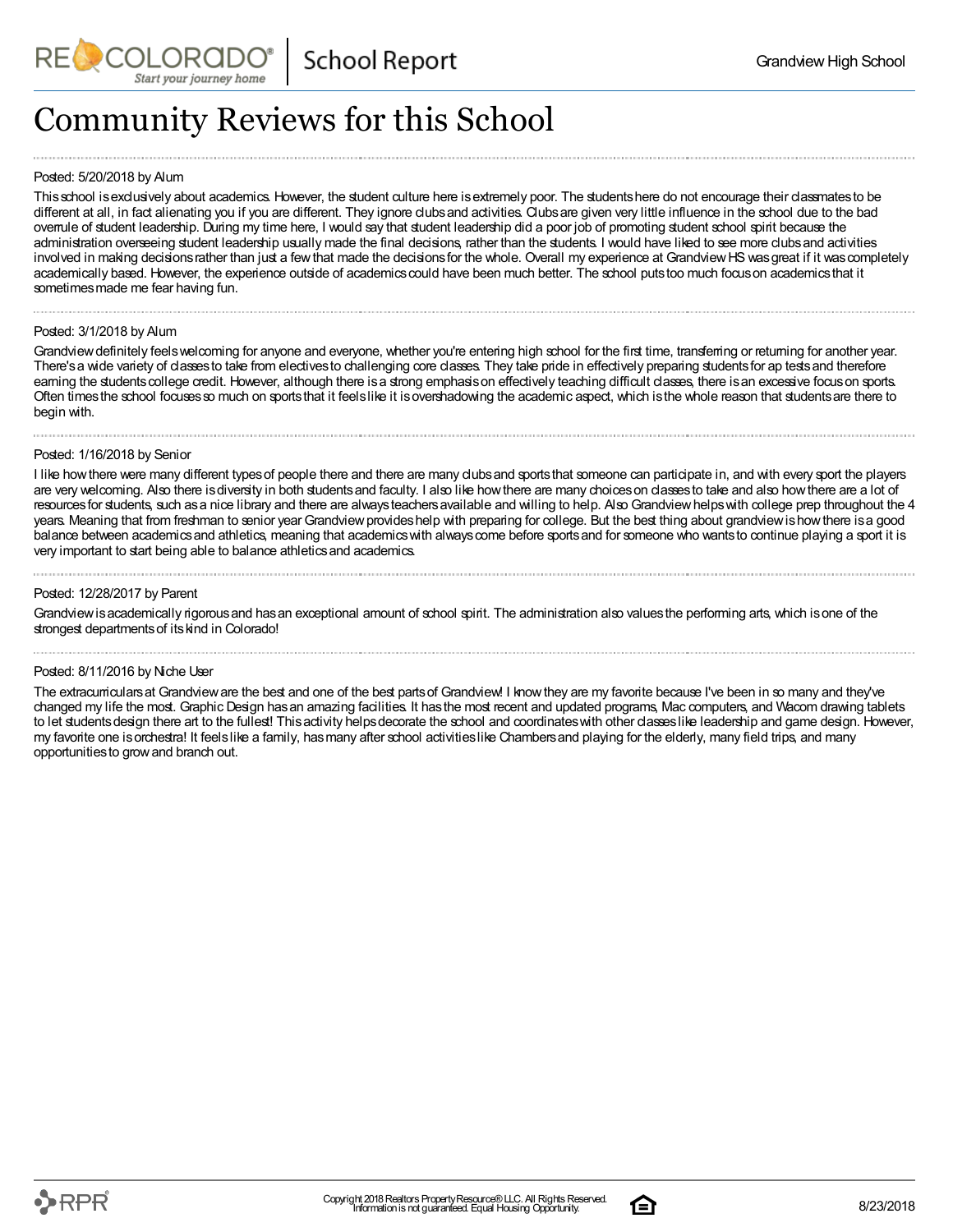**School Report** 

COLORADO Start your journey home

RE

# Nearby Schools (within 5 miles)



|                                       | Name                                        | Level                          | Type          | Grade          | <b>Students</b><br>per<br>Teacher | Total<br><b>Students</b> | Average<br>School<br>Rating | District                                      |
|---------------------------------------|---------------------------------------------|--------------------------------|---------------|----------------|-----------------------------------|--------------------------|-----------------------------|-----------------------------------------------|
| $\mathbb{H}_{\mathbb{Z}}[\mathbb{H}]$ | <b>Grandview High School</b>                | High                           | Public        | $9 - 12$       | 20                                | 2,622                    | $A^+$                       | <b>Cherry Creek School</b><br><b>District</b> |
| 画面                                    | <b>Antelope Ridge Elementary School</b>     | Elementary                     | Public        | <b>PK, K-5</b> | 18                                | 641                      | A                           | <b>Cherry Creek School</b><br><b>District</b> |
| $\frac{1}{2}$                         | <b>Arrowhead Elementary School</b>          | Elementary                     | Public        | <b>PK. K-5</b> | 19                                | 656                      | $B+$                        | <b>Cherry Creek School</b><br><b>District</b> |
| F. 1                                  | <b>Aspen Crossing Elementary School</b>     | Elementary                     | Public        | <b>PK, K-5</b> | 20                                | 591                      | A                           | <b>Cherry Creek School</b><br><b>District</b> |
| $\frac{1}{4}$                         | <b>Beacon Country Day School</b>            | Elementary,<br>Middle          | Private       | <b>PK, K-8</b> | 7                                 | 96                       |                             | <b>Cherry Creek School</b><br><b>District</b> |
| 鬧                                     | <b>Belleview Elementary School</b>          | Elementary                     | Public        | <b>PK. K-5</b> | 18                                | 606                      | A                           | <b>Cherry Creek School</b><br><b>District</b> |
| 鬧                                     | <b>Black Forest Hills Elementary School</b> | Elementary                     | <b>Public</b> | <b>PK, K-5</b> | 19                                | 630                      | $\mathbf A$                 | <b>Cherry Creek School</b><br><b>District</b> |
| 특별                                    | <b>Buffalo Trail Elementary School</b>      | Elementary                     | Public        | PK, K-6        | 19                                | 655                      | A                           | <b>Cherry Creek School</b><br><b>District</b> |
| ∎ al<br>B                             | <b>Calvary Apostolic Academy</b>            | Elementary,<br>Middle,<br>High | Private       | PK, K-<br>12   | 5                                 | 57                       |                             | <b>Cherry Creek School</b><br><b>District</b> |